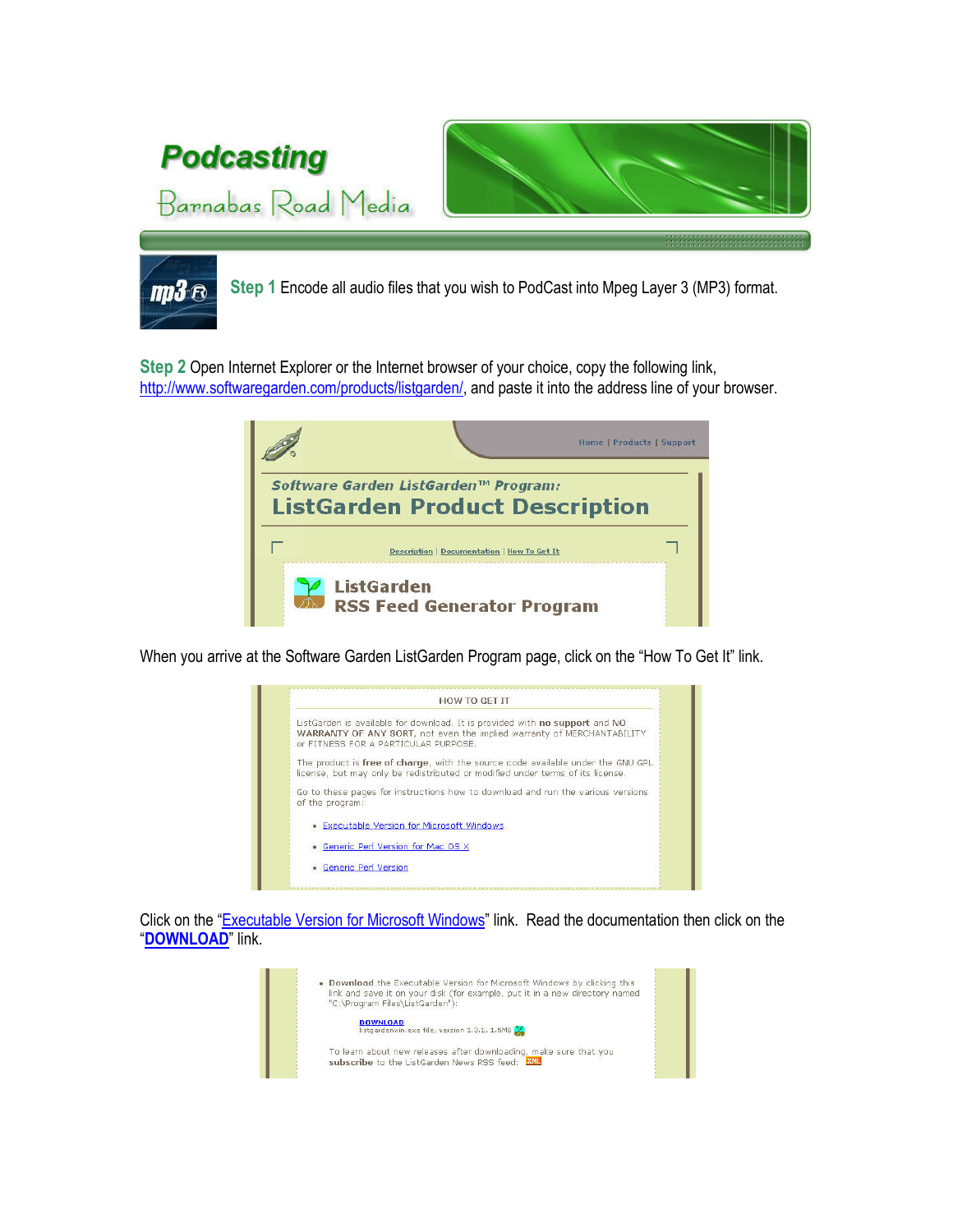Hit "Save" when prompted to "Run, Save, or Cancel" by the installation wizard. Save the download in your Program Files or at another more convenient location on your PC since you will use this program every time you add or make changes to your PodCast. After the download completes and you are prompted to "Run, Open Folder, or Cancel", select "Run". Then select "Run" again when the Security Warning comes up. You should now see a green and brown icon down in the right hand bottom corner of your screen to the left of the clock. Double click this icon. It will open an internet browser and take you to the ListGarden website.

| Feed                                       | <b>Publish</b><br>Options<br>Items<br>Quit                                    |
|--------------------------------------------|-------------------------------------------------------------------------------|
| <b>SELECT FEED:</b><br><b>*** None ***</b> |                                                                               |
|                                            |                                                                               |
|                                            | Use "Create A New Feed" below to create a feed before proceeding              |
|                                            | <b>Create A New Feed</b>                                                      |
|                                            | Create                                                                        |
|                                            | 1-10 characters, alphabetic and numeric only, no spaces or special characters |

This is where you will create your RSS file. The List Garden program will write the XML file that you will need on your website in order for your listeners to download your MP3 encoded audio files. You will just have to input the correct information. Of course this whole step can be skipped if you are comfortable writing XML code yourself.

Step 3 To get your MP3 files onto the internet you will need to FTP them to a website. If you are familiar with FTP this should not be difficult for you. However, if you are not familiar with it, we suggest that you use an FTP client such as **SmartFTP**.

|                                            | SmartFTP Local Browser [2]                                                                                  |                                       |                                                      |                                                |                                |                          | - 10                                                |                |
|--------------------------------------------|-------------------------------------------------------------------------------------------------------------|---------------------------------------|------------------------------------------------------|------------------------------------------------|--------------------------------|--------------------------|-----------------------------------------------------|----------------|
| ETP Ommands Yew Tonis Eavorites Window     |                                                                                                             | Hein                                  |                                                      |                                                |                                |                          |                                                     |                |
| Address   a VASA Images                    | - De Logn anonymous                                                                                         |                                       | Password                                             | <b>Dort</b>                                    |                                |                          | 21 Anonymous 日 女   厅   题   <mark>管</mark>   臼 - 丁 円 | $\overline{2}$ |
| Local Browser [1] Local Browser [2]        |                                                                                                             |                                       | $1b - x$                                             | of tp.cmartfip.com - anonymour of VASA Images  |                                |                          |                                                     | $4 + 4$        |
| <b>C - C - D</b> My Computer               |                                                                                                             |                                       |                                                      |                                                |                                |                          |                                                     |                |
|                                            |                                                                                                             | BIXPAIDESEIX FIEL                     |                                                      | Folders                                        | $-7x$<br><b>Name</b>           |                          |                                                     |                |
|                                            |                                                                                                             |                                       |                                                      | R assicita.astc.nasa.gov                       | abrebnete <sup>2</sup>         |                          | <b><i><u>Philoy</u></i></b>                         |                |
| : Folders<br>$-7.8$                        | Name                                                                                                        | Type                                  |                                                      | admin                                          | <b>Staging</b>                 |                          | <b>Pable</b>                                        |                |
| <b>E Decktop</b>                           |                                                                                                             | Files Stored on This Computer         |                                                      | bn                                             |                                | Spaceburg Collado        | <b>Chadrin</b>                                      |                |
| iii is I My Documents                      |                                                                                                             |                                       |                                                      | $\mapsto$ day                                  |                                | <b>Executed Software</b> | Acres Wam                                           |                |
| My Computer                                | Chi Shared Documents File Folder                                                                            |                                       |                                                      | etc                                            | Cloud                          |                          | C 00READVE.D                                        |                |
| <b>ALL ALL HIV Network Paces</b>           | Chadmistrator's D.J. Fle Fokler                                                                             |                                       |                                                      | mage<br>mscelaneous                            |                                | proto callery            |                                                     |                |
| M Racyde Ein<br><b>Ca</b> Terminal Servers | in friends Documents File Folder                                                                            |                                       |                                                      | models                                         | <b>Capas</b><br><b>Parodch</b> |                          |                                                     |                |
| <b>Ca</b> testagaga                        | <b>Stimb's Documents</b><br><b>File Folder</b><br>Comberchtold's Doc File Folder<br><b>Hard Disk Drives</b> |                                       | <b>PCS</b>                                           |                                                | <b>El viscelaneo</b> is        |                          |                                                     |                |
|                                            |                                                                                                             |                                       | photo callery                                        | <b>Camauz</b>                                  |                                |                          |                                                     |                |
|                                            |                                                                                                             |                                       |                                                      | <b>Control</b>                                 |                                |                          |                                                     |                |
|                                            |                                                                                                             |                                       |                                                      |                                                | $\leq$                         |                          |                                                     | $\,$           |
|                                            |                                                                                                             |                                       |                                                      | seected software                               |                                |                          |                                                     |                |
|                                            | Kin Local Disk (Cr)                                                                                         | Local Clok                            |                                                      | [17:06:41] 1200 bytes transferred, (6.90 KD/s) |                                |                          |                                                     |                |
|                                            |                                                                                                             |                                       |                                                      | [17:06:42] 225 Transfer complete.              |                                |                          |                                                     |                |
|                                            |                                                                                                             | <b>Devices with Removable Storage</b> | $\overline{P}$                                       |                                                |                                |                          |                                                     |                |
|                                            | $-10$                                                                                                       |                                       | $\rightarrow$<br>$\mathbf{x}$                        | $\left  \cdot \right $<br>$\mathbf{m}$         |                                |                          |                                                     | $\rightarrow$  |
| 12 objects                                 |                                                                                                             |                                       |                                                      | 17 objects<br>41.3 KB                          |                                |                          | issuffluarsfundsd.uuv                               |                |
| BH ID III IX IS + B & Sor Threads          |                                                                                                             |                                       | 4 Gos/Thread                                         | o p                                            |                                |                          |                                                     |                |
| <b>Name</b>                                | <b>Stre</b>                                                                                                 | Source                                |                                                      | <b>Destination</b>                             | <b>Status</b>                  | <b>Speed</b>             | Flansed - Left                                      |                |
| <b>TISHIPMSLexe</b>                        | 3.32 MB                                                                                                     |                                       | fto://ftp.cmartftp.com/Clent/x64/5HIPMS1.exe         | C: Downloads\Ciently64(SHTP                    |                                |                          |                                                     |                |
| SETTMSLexe                                 |                                                                                                             |                                       | 2.72 ME ftp://ftp.amprt/tp.com/Clont/x86/SFTPMSI.exc | C: Downloads\Cient'x86\SFTP                    |                                |                          |                                                     |                |
| Transfer Queue<br>SETPNSLexe               | 2.37 ME                                                                                                     |                                       | ftp://ftp.smarthb.com/Clent/xGC/SFTPN3Lexe           | C: Downloads\Cient x86 SETP                    |                                |                          |                                                     |                |
| SETPMSLexe                                 | 2.53 MB                                                                                                     |                                       | ftp://ftp.smarthb.com/SmartTP/SETPMSI.exe            | C: Downloads\SFTPMSI.exe                       |                                |                          |                                                     |                |
| SETPNS1.exe                                | 2.20ME                                                                                                      |                                       | floc//flo.smattho.com/Sexa ETP/SETP/\ST.exe-         | C: Townloads\SETPNS1.exe                       |                                |                          |                                                     |                |
| <b>Buncows</b> cab                         | 107 KB                                                                                                      |                                       | fth://ftn.smartfin.com/SmartFTP/junktows.cah         | C: 'Downloads'unicows.cab                      |                                |                          |                                                     | f w            |

 Once you download and install your FTP client, open the application, go to "File", and click on "New Local Browser". You can use the local browser to navigate to the folder where your MP3 Files are stored.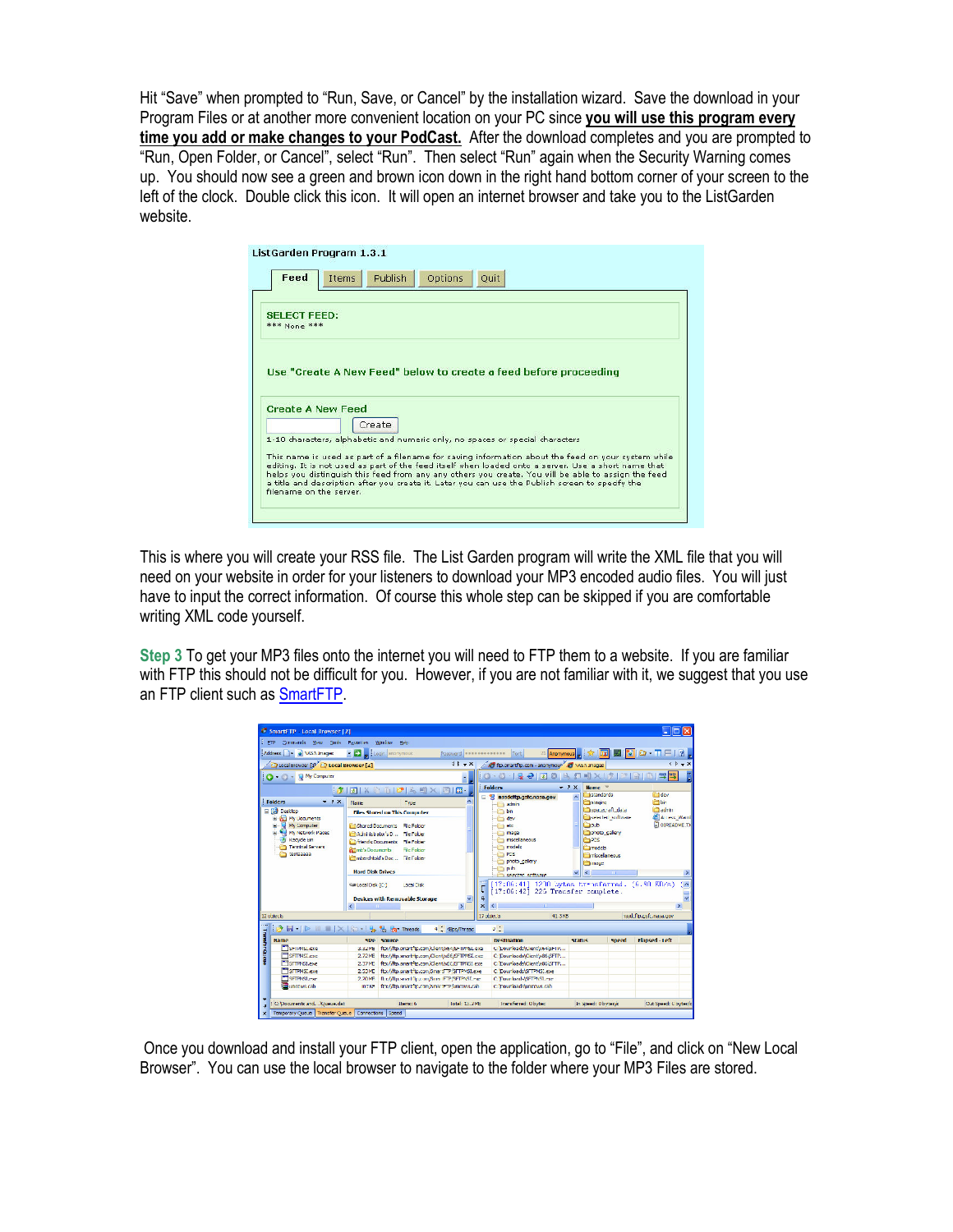

Then in the Address line type the URL of the website where you want to upload the MP3 Files. If you are planning to PodCast from your station's current website, that is the URL you will type and you will use your username for your website in the "Login" and your password.

| Password | Port | 21 Anonymous |
|----------|------|--------------|
|          |      |              |
|          |      |              |

If you will be referencing your MP3s from a BRM website we will give you the URL to type into the Address line as well as your "Login" and Password to use for uploading files.



Clicking on the green "Go" arrow to the right of the address will open a second window within the application.

| <b>Tools</b><br>Commands<br>Favorites<br>Window.<br>File<br>View                                                                                                                                                                                                                                                                            | Help                                                                                                                 |                   |      |                                                                                                                                                                                                                                                   |                                                                                                                                                                                                                       |  |
|---------------------------------------------------------------------------------------------------------------------------------------------------------------------------------------------------------------------------------------------------------------------------------------------------------------------------------------------|----------------------------------------------------------------------------------------------------------------------|-------------------|------|---------------------------------------------------------------------------------------------------------------------------------------------------------------------------------------------------------------------------------------------------|-----------------------------------------------------------------------------------------------------------------------------------------------------------------------------------------------------------------------|--|
| Address   v a barnabasroad.com - barnab v   j   Login barnabasroad                                                                                                                                                                                                                                                                          |                                                                                                                      | Password ******** | Port |                                                                                                                                                                                                                                                   | 21 Anonymous 2 3 公   女   宜 國 <mark>公</mark> □ 日   2                                                                                                                                                                   |  |
| barnabasroad.com - barnabasro                                                                                                                                                                                                                                                                                                               |                                                                                                                      |                   |      |                                                                                                                                                                                                                                                   | $4P-X$                                                                                                                                                                                                                |  |
| $10 - 0 - 01$                                                                                                                                                                                                                                                                                                                               |                                                                                                                      |                   |      | · 2. 148 20 3 9 3 2 2 2 2 8 8 8 9 3 4                                                                                                                                                                                                             | 四十<br><b>PASY</b>                                                                                                                                                                                                     |  |
| $-4x$<br><b>Folders</b>                                                                                                                                                                                                                                                                                                                     | Name -                                                                                                               |                   |      | Type/Description<br>Size                                                                                                                                                                                                                          | Date                                                                                                                                                                                                                  |  |
| barnabasroad.com<br>×<br>Ξ<br>.wusage-ipc<br>.wusage-status<br>bin<br>dev<br>etc<br>ftp<br>home<br>include<br>Ib.<br>proc                                                                                                                                                                                                                   | : wusage-ipc<br>-wusage-status<br><b>Cabin</b><br>dev<br><b>Ca</b> etc<br><b>Oftp</b><br>home<br>moude<br>ÒЮ<br>proc |                   |      | 4.00 KR File Folder<br>4.00 KB File Folder<br>4.00 KB File Folder<br>4.00 KB File Enlder<br>4.00 KB File Folder<br>4.00 KB File Folder<br>4.00 KB File Folder<br>4.00 KB File Folder<br>8.00 KB File Folder<br>File Folder<br>4.00 KB File Folder | 4/13/2006 12:00 AM<br>6/3/2006 12:03 AM<br>10/15/2006 3:36 AM<br>5/4/2005 12:00 AM<br>10/10/2006 10:11 AM<br>5/4/2005 12:00 AM<br>4/13/2006 12:00 AM<br>5/4/2005 12:00 AM<br>4/13/2006 12:00 AM<br>10/28/2006 4:12 PM |  |
| here.<br>200 lype set to A.<br>20109129                                                                                                                                                                                                                                                                                                     | tmp tmp                                                                                                              |                   |      |                                                                                                                                                                                                                                                   | 11/17/2006 6:09 PM ~                                                                                                                                                                                                  |  |
| 58<br>PASY<br>f 20:09:291<br>120:09:301<br>227 Entering Passive Mode (69, 36, 181, 185, 231, 71)<br>Opening data connection to 69.36.181.185 Port: 59207<br>120:09:301<br>120:09:301<br>$LIST - aL$<br>ř 20 : 09 : 30 î<br>150 Opening ASCII mode data connection for /bin/ls.<br>120:09:301<br>1483 bytes transferred. (15.4 KB/s) (94 as) |                                                                                                                      |                   |      |                                                                                                                                                                                                                                                   |                                                                                                                                                                                                                       |  |
| [20:09:30] 226 Transfer complete.<br>×                                                                                                                                                                                                                                                                                                      |                                                                                                                      |                   |      |                                                                                                                                                                                                                                                   |                                                                                                                                                                                                                       |  |

This is your Remote Browser. Once you have opened both a Local Browser and a Remote Browser, a file transfer is as simple as dragging the MP3 you want to upload from the Local Browser and dropping it into the Remote Browser. Now that you have Audio Files on the internet ready to be downloaded, you are ready to create your RSS file in ListGarden.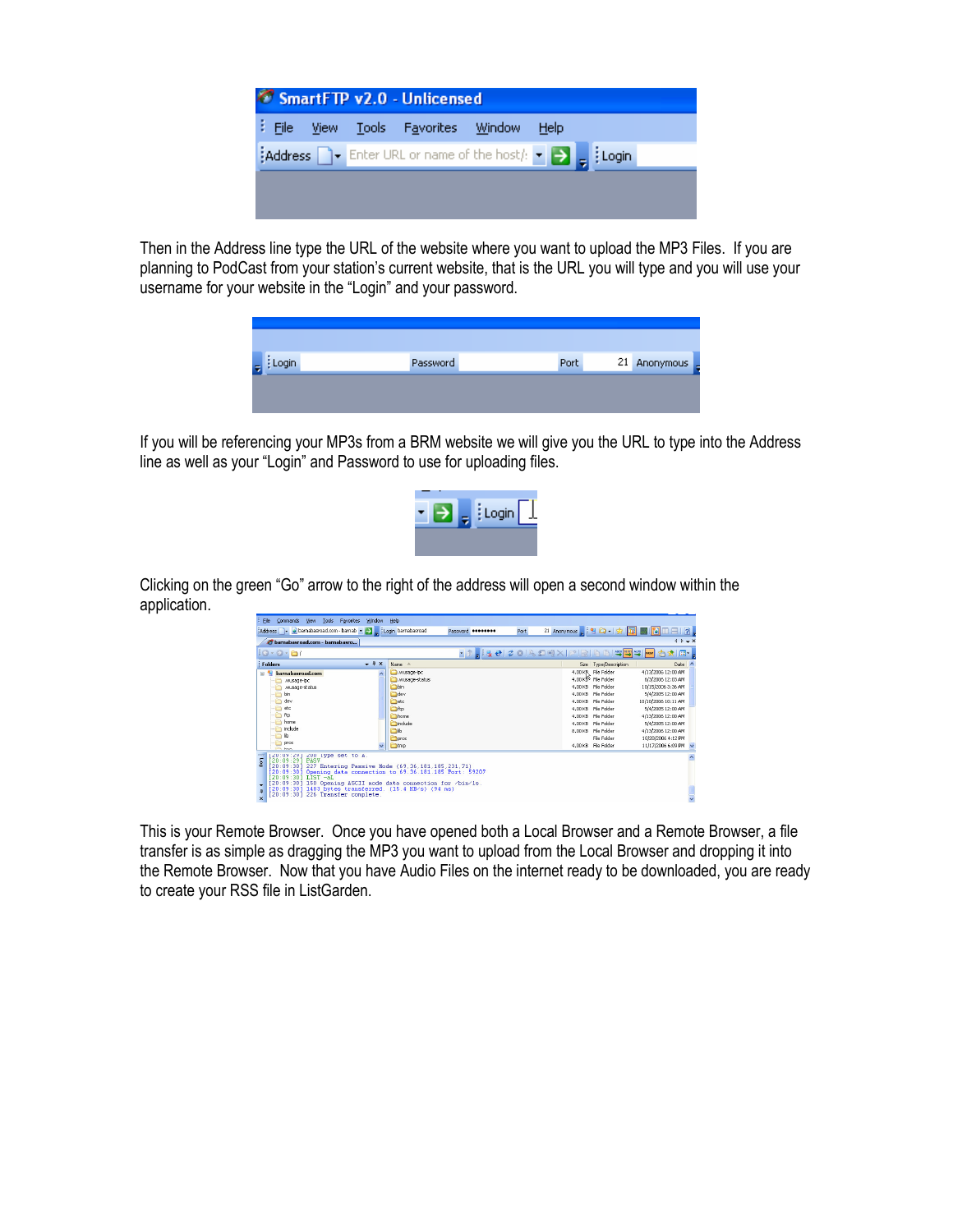In ListGarden you will be asked to "create a new feed". The name you type in here is not terribly important; it just cannot be more than 10 characters in length. Something like your station call letters and followed by "Audio" (WWWW Audio) might be a good way to go. After you have typed the feed name, click "Create".

| <b>Channel Information:</b><br><b>Title</b>                                                                                                  | Cancel<br>Save |
|----------------------------------------------------------------------------------------------------------------------------------------------|----------------|
| Dan Bricklin's Log                                                                                                                           |                |
| The name of the channel. Usually the same name as your website (text, not URL).<br>Link                                                      |                |
| http://danbricklin.com/log<br>The URL of the HTML vebsite corresponding to this channel. E.g., http://www.bricklin.com<br><b>Description</b> |                |
| VisiCalc co-creator Dan Bricklin chronicles his life in the<br>computer world with pictures, text, and commentary.                           |                |

You will be prompted to fill in a "Title", a "Link", and a "Description". The Title will be the title of your PodCast. A good title will tell your listeners what they are downloading and identify your station as the provider of this content. Here is an example, WBRM Bill and Jill in the Morning Daily PodCast.

|       | Feed<br>Publish<br>Options<br>Quit<br>Items                                                                       |
|-------|-------------------------------------------------------------------------------------------------------------------|
|       | <b>SELECT FEED:</b><br>dblog [Dan Bricklin's Log]                                                                 |
| dblog | Add<br>List                                                                                                       |
|       | <b>Channel Information:</b><br>Edit                                                                               |
|       | Dan Bricklin's Log<br>http://danbricklin.com/log                                                                  |
|       | VisiCalc co-creator Dan Bricklin chronides his life in the computer world with pictures, text, and<br>commentary. |
|       | Number of items: 43                                                                                               |

The "Link" is the URL of your station's website, and the "Description" is anything you feel would be nice to communicate to your listeners. Once you have typed this information, click "Save".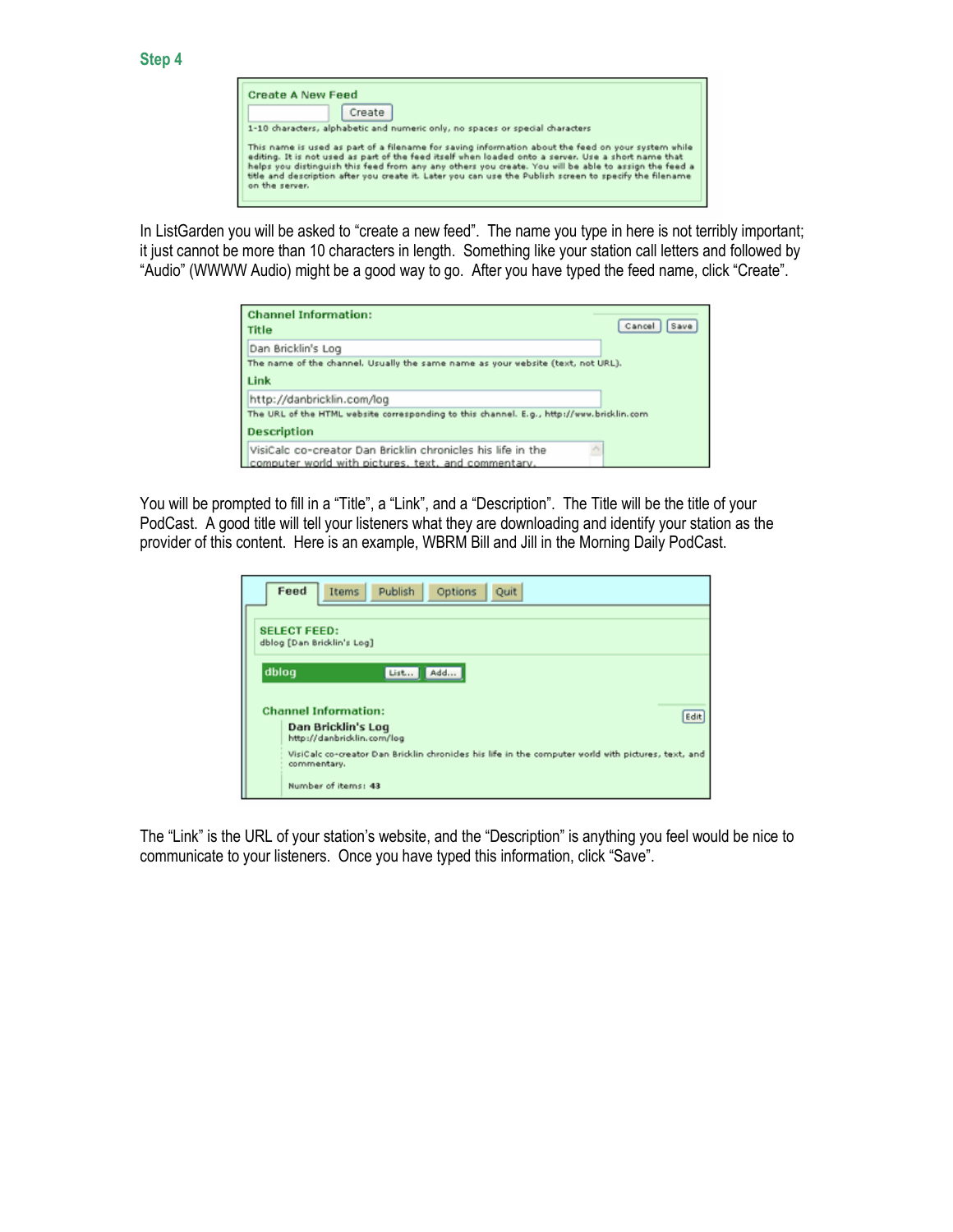Step 4a Next, click the "Item" tab and select "Add".

| Options<br><b>Items</b><br>Publish<br>Fead<br><b>Ouit</b>                                                                                                                                                                                                                                                                                                                                                                                                             |  |  |  |  |
|-----------------------------------------------------------------------------------------------------------------------------------------------------------------------------------------------------------------------------------------------------------------------------------------------------------------------------------------------------------------------------------------------------------------------------------------------------------------------|--|--|--|--|
| FULL LIST OF ITEMS IN FEED:<br>Reorder<br>Delete<br>Add<br>[Dan Bricklin's Log]                                                                                                                                                                                                                                                                                                                                                                                       |  |  |  |  |
| $1-10$   11-20   21-30   31-40   41-43                                                                                                                                                                                                                                                                                                                                                                                                                                |  |  |  |  |
| Item $1$ :<br>Edit<br>MITX Fireside Chat with "Tipping Point" author Malcolm<br>Gladwell<br>http://danbricklin.com/log/2004 05 19.htm#gladvell<br>Tue, 25 May 2004 16:27:04 GMT (21.4 days ago)                                                                                                                                                                                                                                                                       |  |  |  |  |
| Last night I attended yet another Fireside Chat. The speaker was Malcolm Gladvell, best<br>known as the author of the book "The Tipping Point". Since 1996 he has been a staff writer<br>for The New Yorker magazine. As usual, the interviewer was journalist Scott Kirsner. The<br>posting covers much of what he talked about and indudes pictures. He talked about getting<br>ideas accepted, "reframing", and how we use too much information to make decisions. |  |  |  |  |
| Item $2:$<br>Edit                                                                                                                                                                                                                                                                                                                                                                                                                                                     |  |  |  |  |
| A new product from Software Garden<br>http://danbricklin.com/log/2004 05 19.htm#nevproduct<br>Wed, 19 May 2004 20:18:54 GMT (27.2 days ago)                                                                                                                                                                                                                                                                                                                           |  |  |  |  |
| Finally, I've released the first new product from Software Garden since returning full-time. The<br>product itself is very simple. The goal was not to make a major product. Rather, the goal was                                                                                                                                                                                                                                                                     |  |  |  |  |

This is where you will tell your listeners where to go to find your MP3 Files. The "Title" here is the actual title of each individual PodCast, for example, WBRM Bill and Jill in the Morning 01-01-06. This tells your listeners that they are downloading the morning show for January 1, 2006. The link here is the actual location of the MP3 file and as is indicated in ListGarden, it is optional. The "Description" here is of this particular PodCast, so it can give your listener a brief overview of what Bill and Jill talked about, or what they did on this particular day, or list their special guests for the day. The really important thing to have filled out here, though, is the "Enclosure". Without this your listeners will not be able to download your PodCast. In the "Enclosure" line, type the actual URL for the PodCast. You also must have a specified length and type. The length is the size of your MP3 file as it appears in "KB", for example, a 46.6 MB file is 47,791KB and would be shown as being 47791 in the "length" space. The "type" is the type of file your listener is going to be downloading and should be filled out as audio/mpeg. Everything below this can be left blank and you can select "Add Item". You will need to repeat step 4a for every MP3 File you want to PodCast.

| Feed<br>Items                      | Publish<br>Options<br>Quit         |  |  |  |
|------------------------------------|------------------------------------|--|--|--|
| <b>PUBLISH RSS FEED:</b>           |                                    |  |  |  |
| [Dan Bricklin's Log]               |                                    |  |  |  |
| Publish FTP                        | Publish Local File<br>Publish Both |  |  |  |
| <b>FTP Information:</b>            |                                    |  |  |  |
| URL:                               | Edit<br>ftp.danbricklin.com        |  |  |  |
| <b>Filename:</b><br>Directory:     | res.xml<br>htdocs                  |  |  |  |
| <b>User:</b><br>Password           | danb5<br>******                    |  |  |  |
|                                    |                                    |  |  |  |
| <b>File Information:</b>           |                                    |  |  |  |
| File:                              | real_rss.txt                       |  |  |  |
| Miscellaneous:                     |                                    |  |  |  |
| <b>Max items:</b><br>Minimum time: | ⇁<br>2 veeks                       |  |  |  |

Step 4b Click on the "Publish" tab and select "Edit". The FTP URL is the URL of your website. The FTP Filename is the name that you wish the file we have just created to be given. We would suggest that you attach your station's call letters followed by an underscore and the letters "rss" followed by .xml (WBRM\_rss.xml).